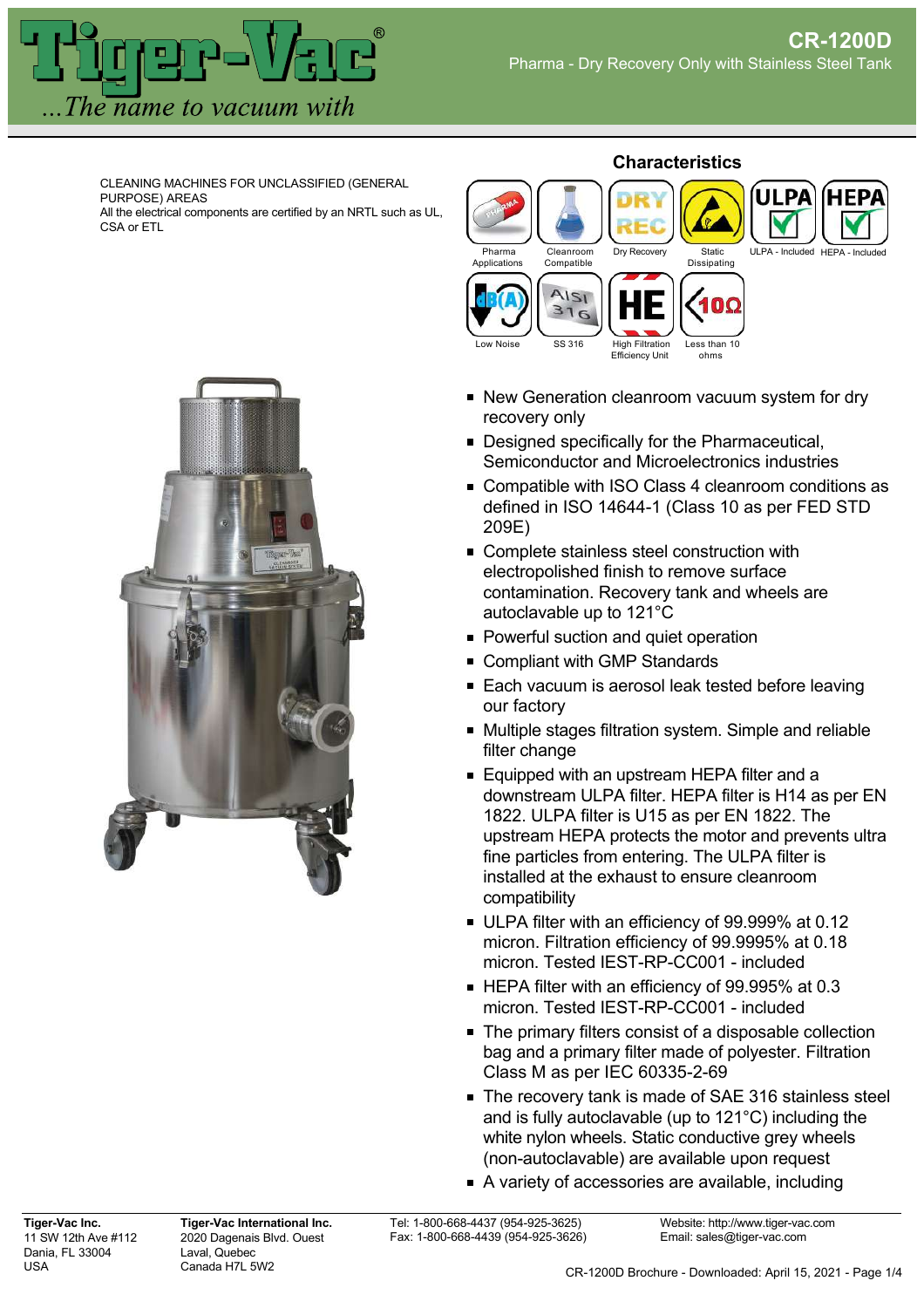autoclavable and ESD safe

**Tiger-Vac Inc.** 11 SW 12th Ave #112 Dania, FL 33004 USA

**Tiger-Vac International Inc.** 2020 Dagenais Blvd. Ouest Laval, Quebec Canada H7L 5W2

Tel: 1-800-668-4437 (954-925-3625) Fax: 1-800-668-4439 (954-925-3626) Website: http://www.tiger-vac.com Email: sales@tiger-vac.com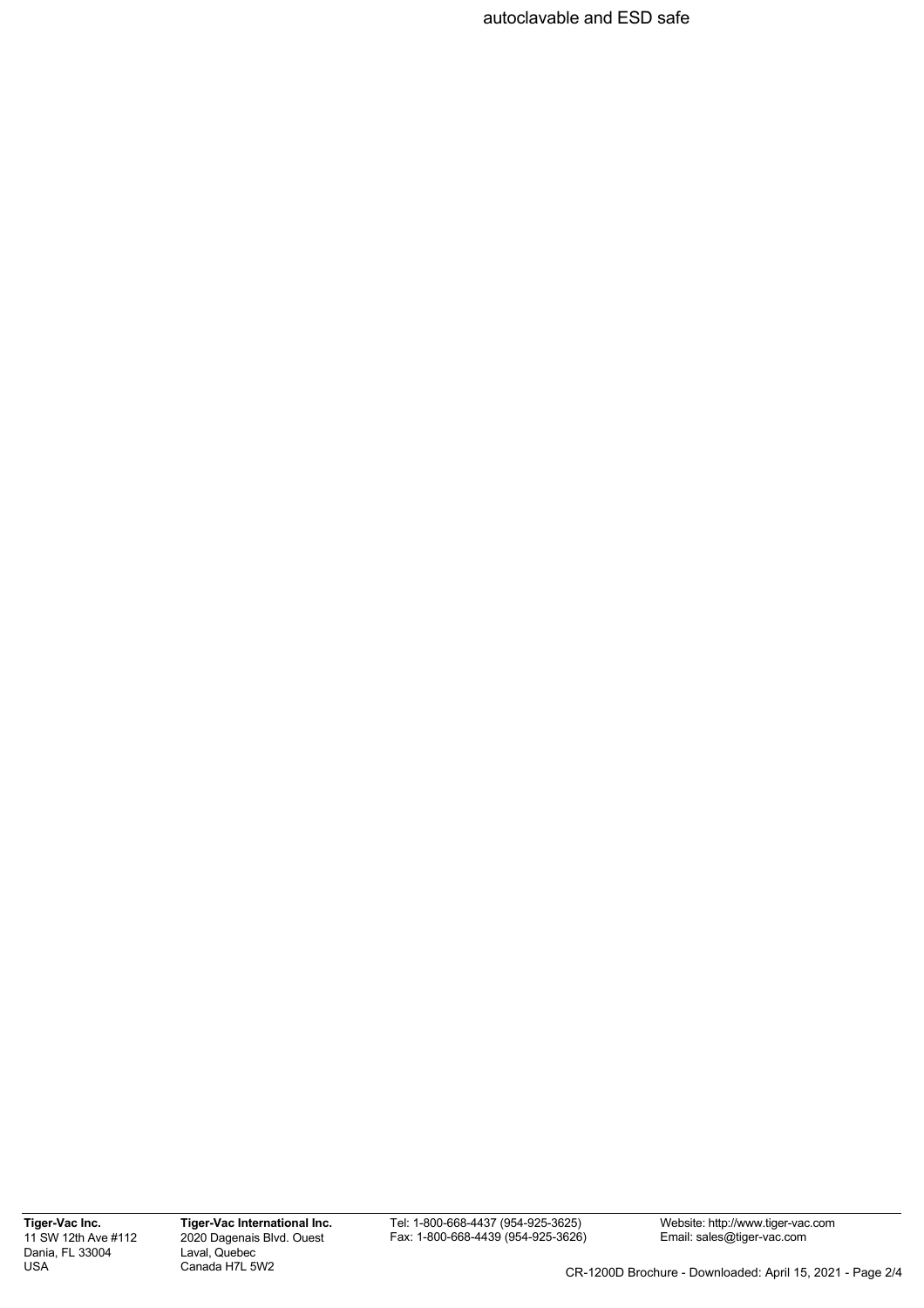## **Specifications**

| <b>CR-1200D</b>                      | 110134A            |
|--------------------------------------|--------------------|
| <b>Model Name</b>                    | CR-1200D           |
| <b>Type (Powerhead)</b>              | Electric           |
| <b>Voltage</b>                       | 120 V              |
| <b>Hertz</b>                         | 60 Hz              |
| <b>Phase</b>                         | Single             |
| <b>Wattage</b>                       | 1000 W             |
| <b>Power</b>                         | 1.3 HP             |
| Amperage                             | 8.5 A              |
| <b>Air Flow</b>                      | <b>120 CFM</b>     |
| <b>Vacuum Pressure</b>               | 95 " $H_2$ 0       |
| <b>Sound Level</b>                   | 70 dB(A)           |
| <b>Plug Type</b>                     | <b>120V</b>        |
| <b>Suction Inlet</b>                 | 1.5"               |
| <b>Cart Type</b>                     | 4 Wheel Dolly (4W) |
| <b>Dry Recovery - Tank</b>           | 2.6 Gal            |
| Dry Recovery - Disposable Filter Bag | 2.5 gal.           |
| Length                               | 16 "               |
| <b>Width</b>                         | 15"                |
| <b>Height</b>                        | 28 "               |
| <b>Weight (Vacuum Only)</b>          | 35 lb.             |
| <b>Cord Length</b>                   | 35 ft.             |

Please note that specifications are subject to change without notice